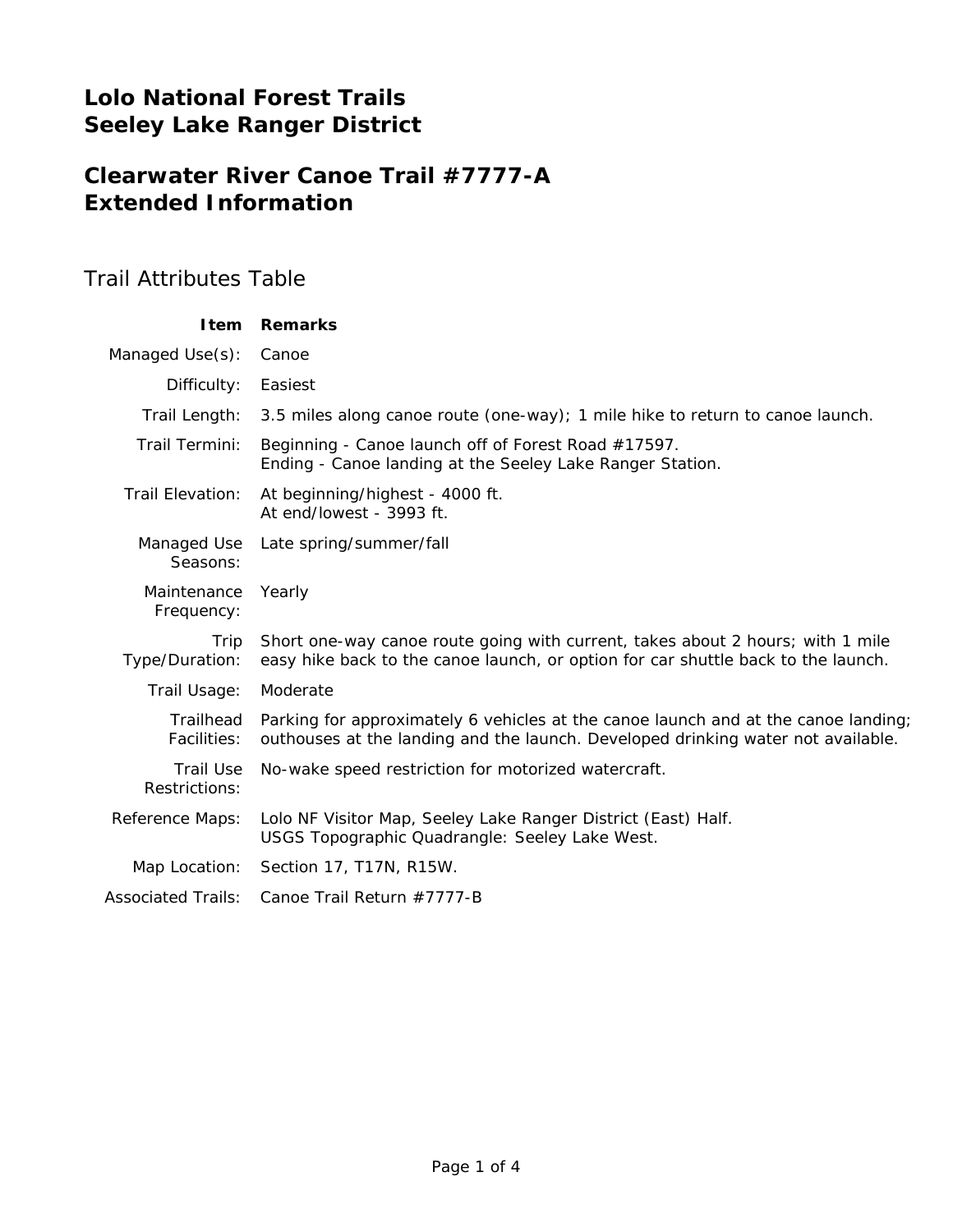# Trail Map

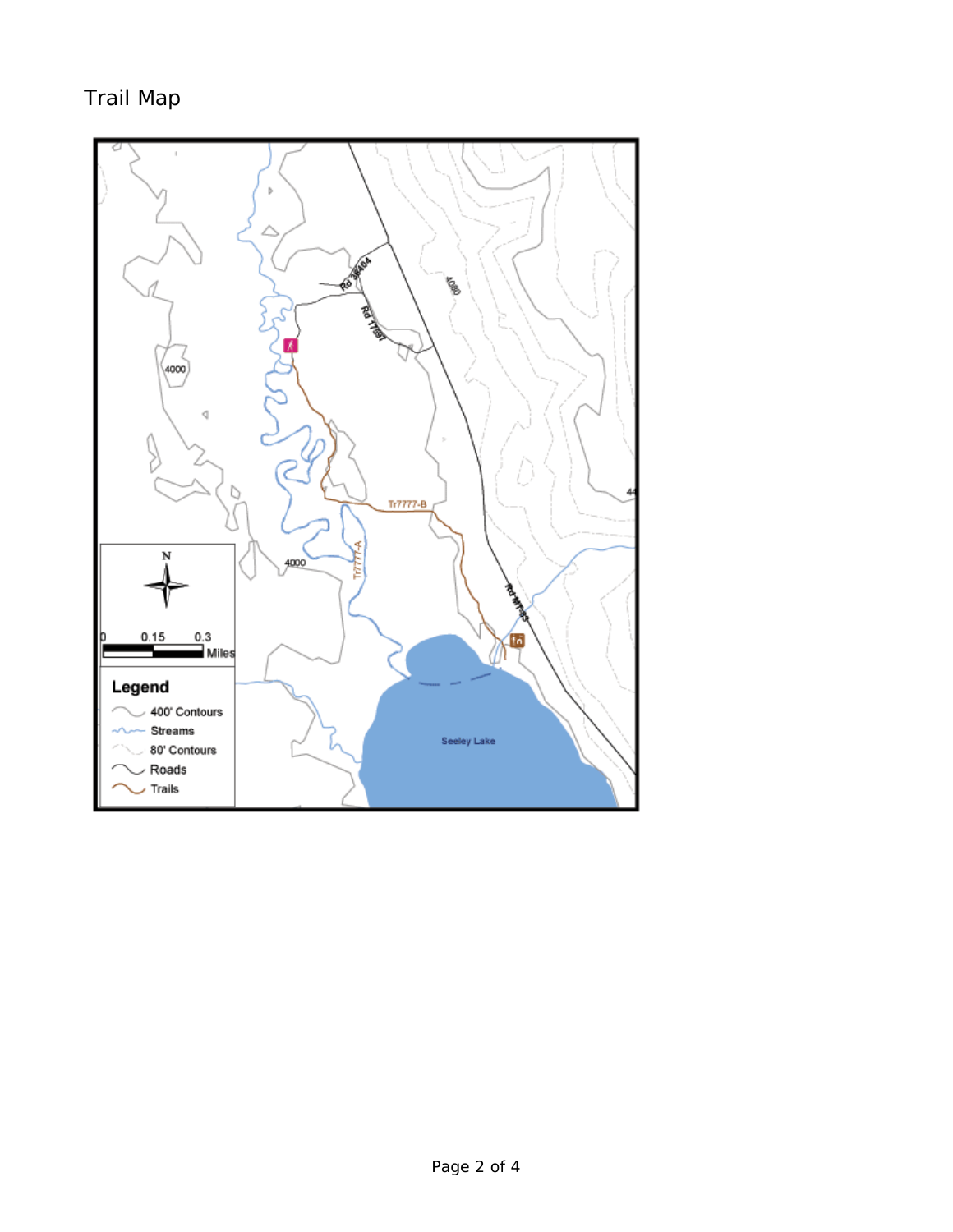## Attractions and Considerations

The Clearwater River Canoe Trail offers excellent opportunities for bird and wildlife watching, sight-seeing, and photography and is one of the most popular "trails" on the Seeley Lake Ranger District.

Early morning is typically the best time to observe wildlife. To help you identify birds, bring along a pair of binoculars and a field guide. Sightings may include osprey, bald eagles, belted kingfishers, Great Blue Herons, common loons, red-necked grebes, yellow warblers, and a variety of other ducks and birds. A local "bird list" is available at the ranger station.

Mammals common to the river environment include white-tailed deer, moose, mountain lion, mink, muskrat, beaver, and an occasional otter. The fish living in the river and Seeley Lake include introduced species such as northern pike, large-mouth bass, perch, rainbow trout, and kokanee salmon, and native species such as westslope cutthroat trout and bull trout. Also, keep an eye out for western painted turtles, spotted frogs, and redsided garter snakes.

Please do not disturb the wildlife!

#### Trail Description

The canoe trail follows a slow-moving, meandering stretch of the Clearwater River upstream of Seeley Lake. The 3.5 mile distance, going with the slight current, can be canoed at a leisurely pace in about 2 hours. There are no rapids, but be on the lookout for downfall trees. The river empties into the northern end of Seeley Lake. From the mouth of the river, travel east to the Seeley Lake Ranger Station and the canoe take-out. The trail is suitable for canoes and touring kayaks. Motorized watercraft are allowed, but a nowake speed limit is in effect for the river portion of the trail.

There is parking at the trailhead at the end of Forest Road #17597 and at the take-out area for approximately 6 vehicles; outdoor toilets are provided at both the launch and the take-out. Drinking water is not available.

You can take a one mile hiking trail back to the canoe trail trailhead, thus eliminating the need to shuttle vehicles.

#### Access to Trail

Turn west off of Highway 83 approximately 3.7 miles north of the town of Seeley Lake onto Forest Road #17597; go 0.7 miles to the trailhead. (Road #17597 is about 1 mile north of the Seeley Lake Ranger Station). To access the take-out, turn into the Ranger Station compound and proceed to the south end of the Ranger Station building, then proceed east to the lake shore and take-out area.